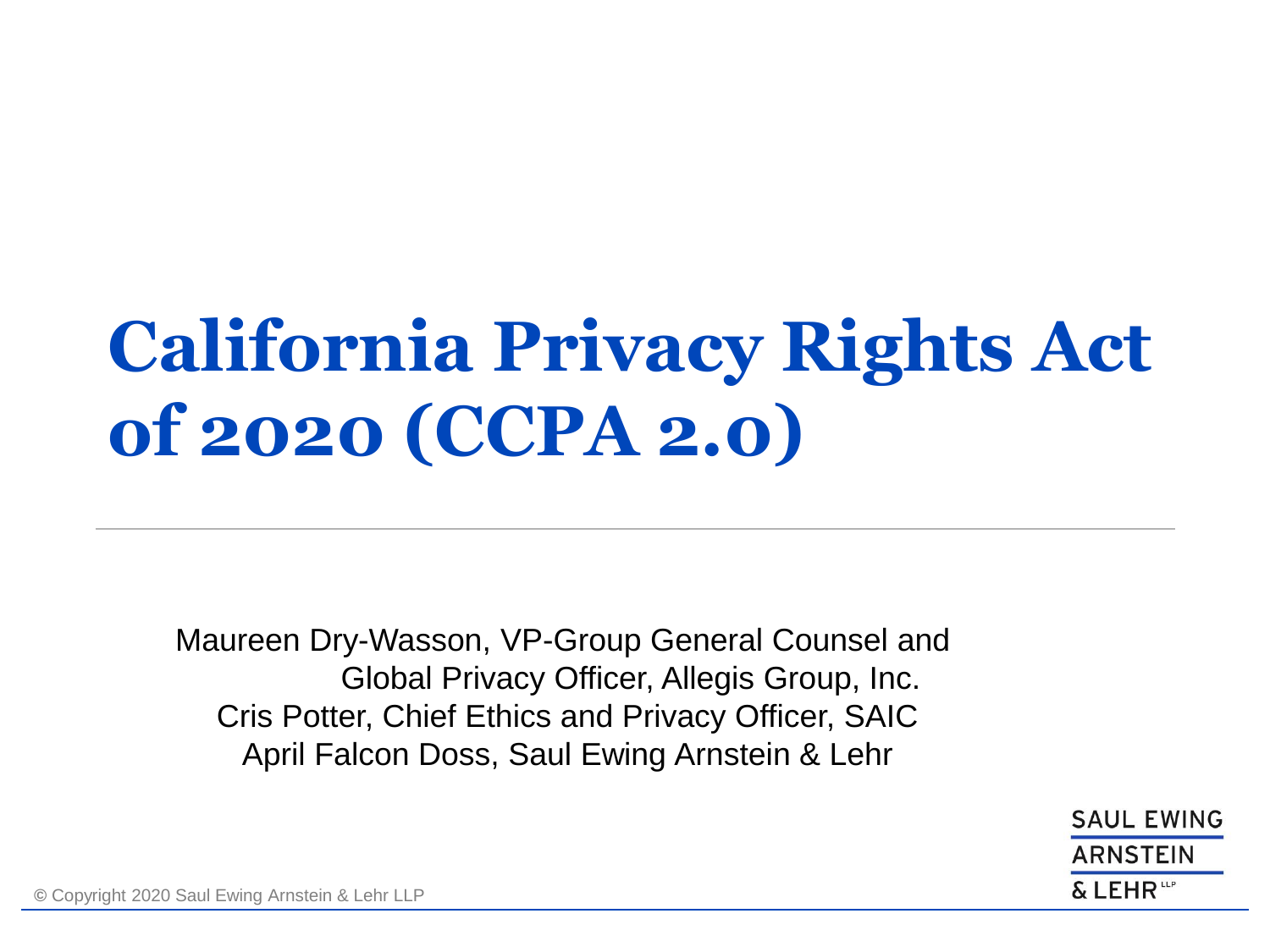# How did the CPRA come to be?

- CPRA is the second consumer privacy ballot initiative from Californians for Consumer Privacy, a non-profit led by Alastair Mactaggart
- Mactaggart's organization introduced the CPRA ballot initiative on November 13, 2019 in response to concerns that the 2019 legislative amendment process weakened the privacy protections in the California Consumer Privacy Act (CCPA)**SAUL EWING**

ARNSTEIN

FHR<sup>te</sup>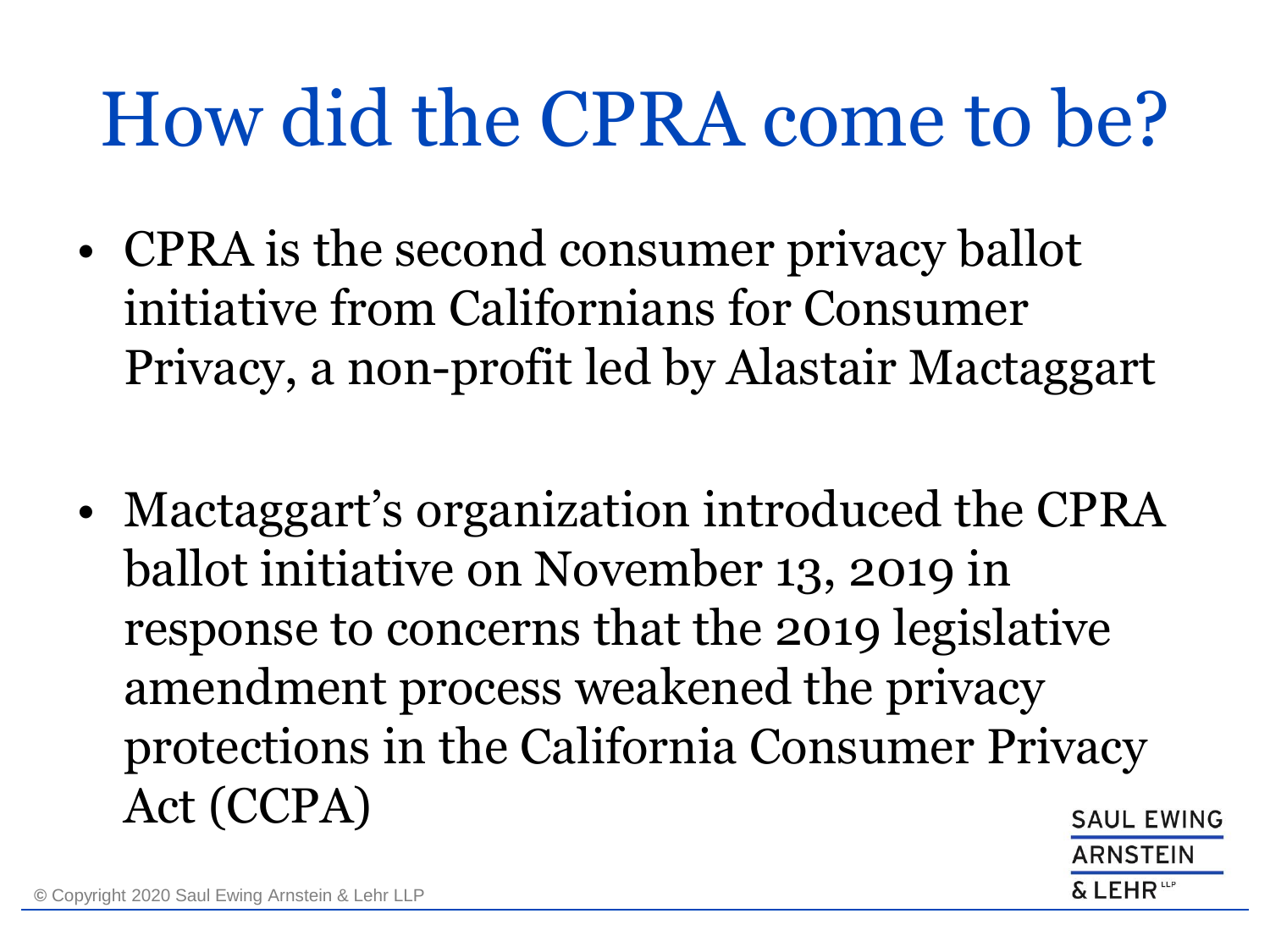# What is the status of CPRA?

- Californians for Consumer Privacy submitted over 900,000 signatures in support of the CPRA on May 4, 2020
- On Nov. 3, California voters approved the measure (vote to be certified after Nov. 20th)
- CPRA's text limits the legislature's ability to amend the law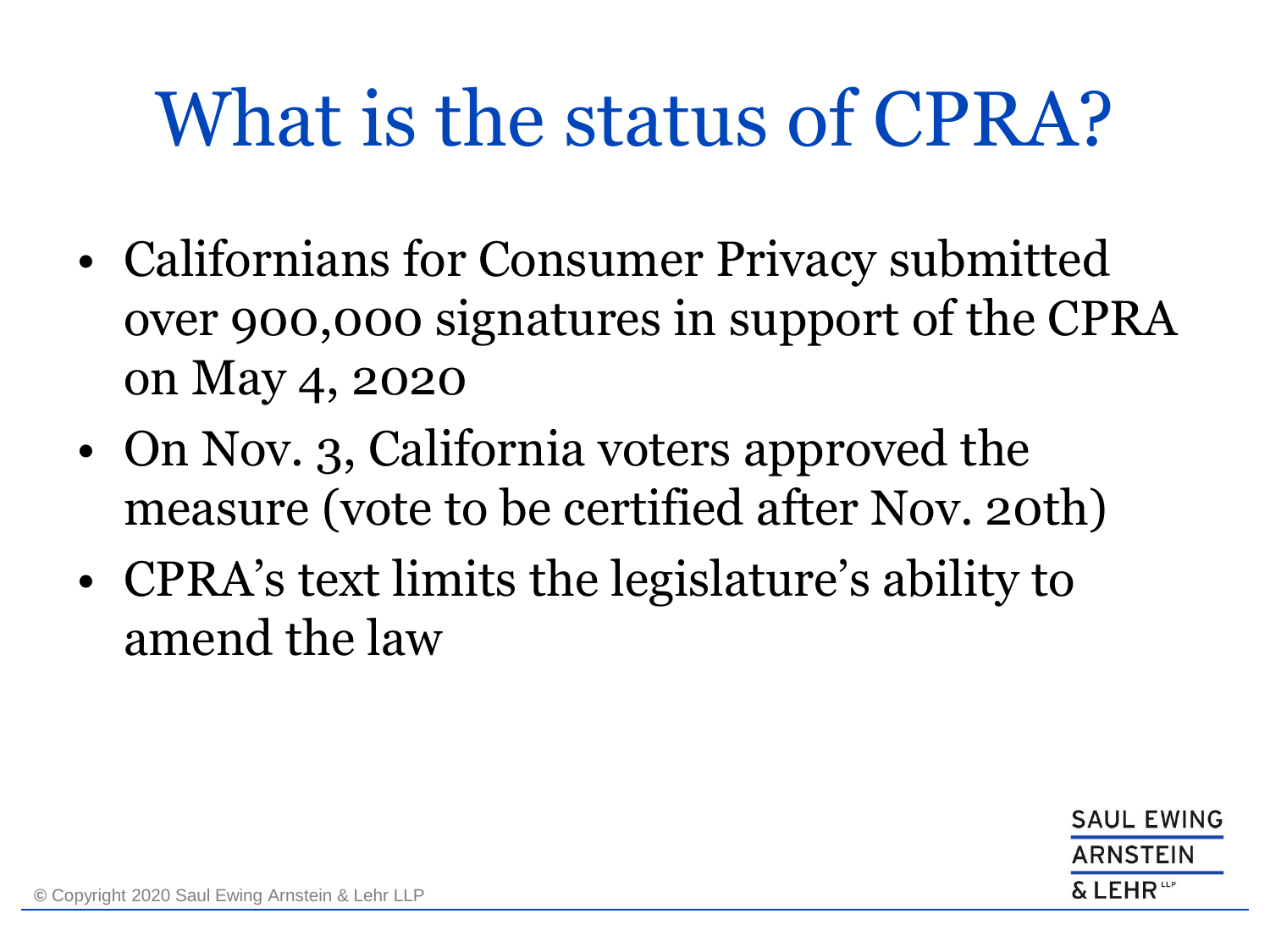- Creates the California Privacy Protection Agency
	- Funding and agency establishment shortly after vote certification – as early as Dec. 2020
	- Rulemaking to begin as early as July 2021
- New Rights to Consumers
	- Right to restrict use of sensitive personal information, including geolocation
	- Right to correct personal information
	- Right to opt out of data "sharing"
	- Data minimization and purpose limitation
	- Right to opt out of advertisers using precise geolocation information

**SAUL EWING ARNSTEIN**  $\&$  LEHR  $^{\text{\tiny{UP}}}$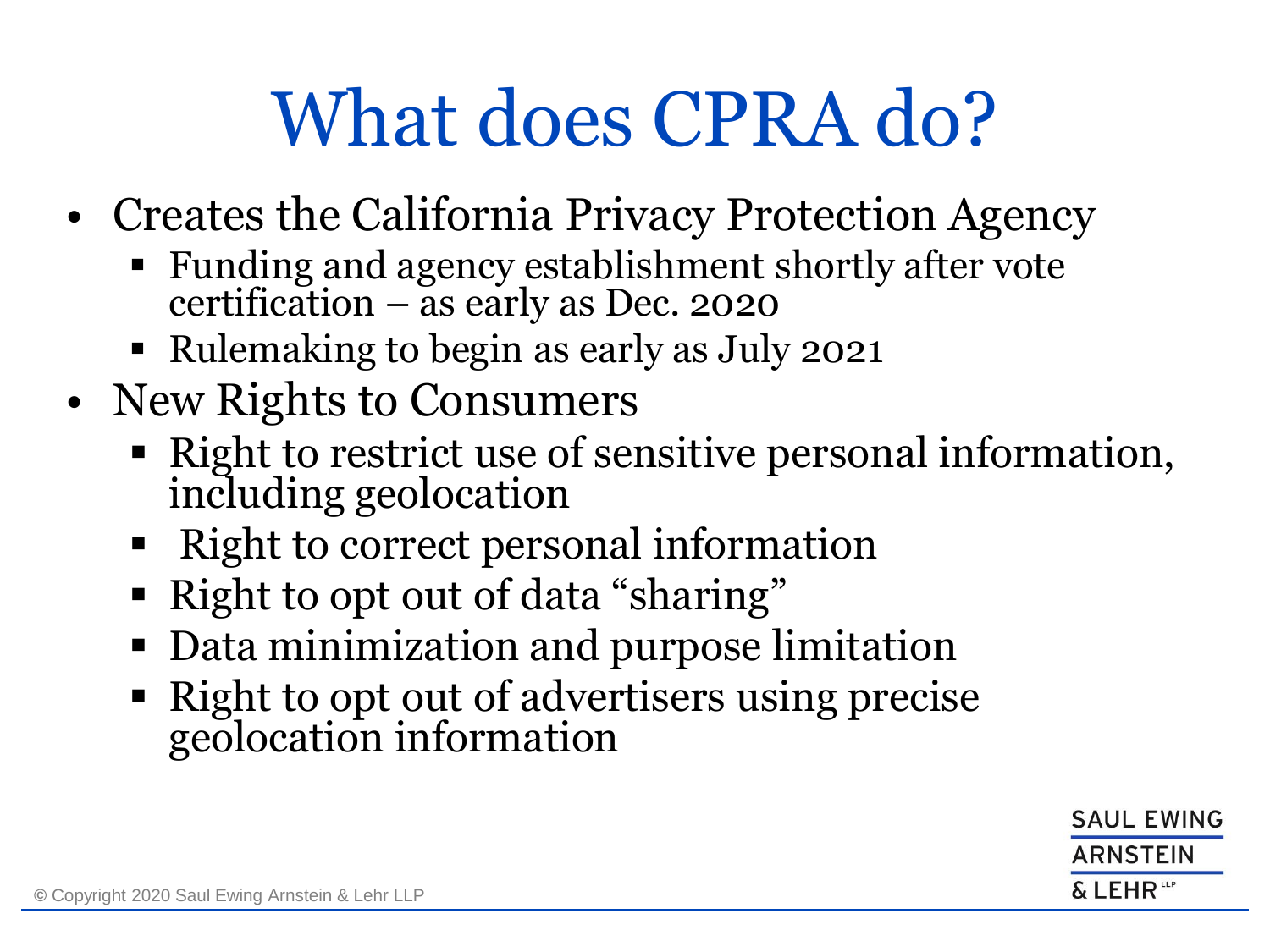- New Obligations for Businesses
	- Updated disclosures
	- Offline mechanisms for opt-out
	- No disclosure (Sale or Sharing) without a governing contract
	- Retention limits
	- "Reasonable security" obligations
	- Security audit for certain business activities
	- Expanded scope of private right of action

**SAUL EWING ARNSTEIN**  $\&$  LEHR  $^{\text{\tiny{UP}}}$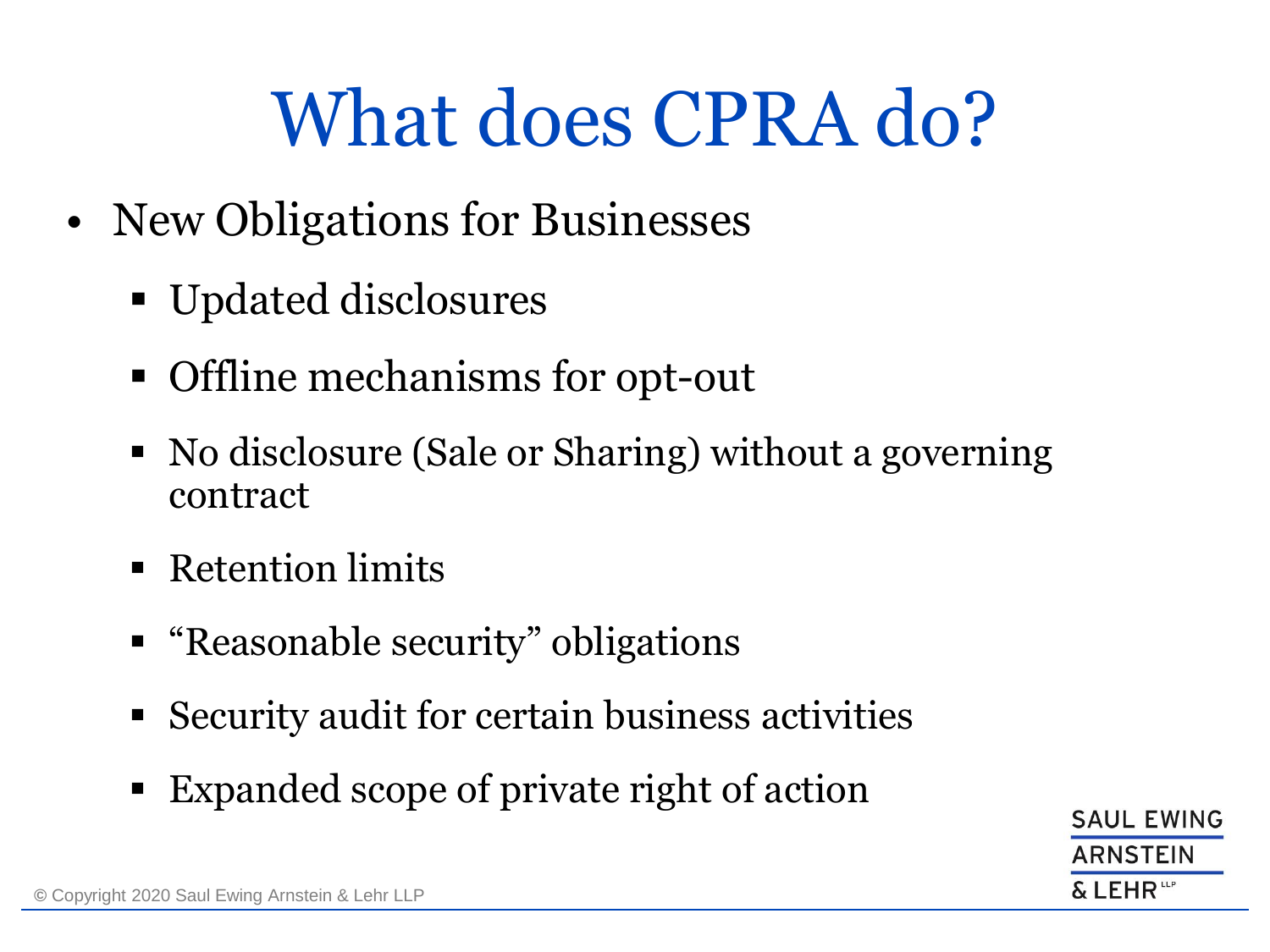- Definitions and New Concepts
	- Business modification to threshold
	- CCPA definition:
		- Annual gross revenue of \$25 million; OR
		- Sell or share for commercial purposes the personal information of 50,000 or more California residents, households, or devices; OR
		- Derive 50 percent or more of its annual revenue from selling the personal information of California residents
		- CPRA increases threshold from 50,000 to 100,000 CA consumers, and added joint venture or partnership

**SAUL EWING ARNSTEIN** & LEHR<sup>te</sup>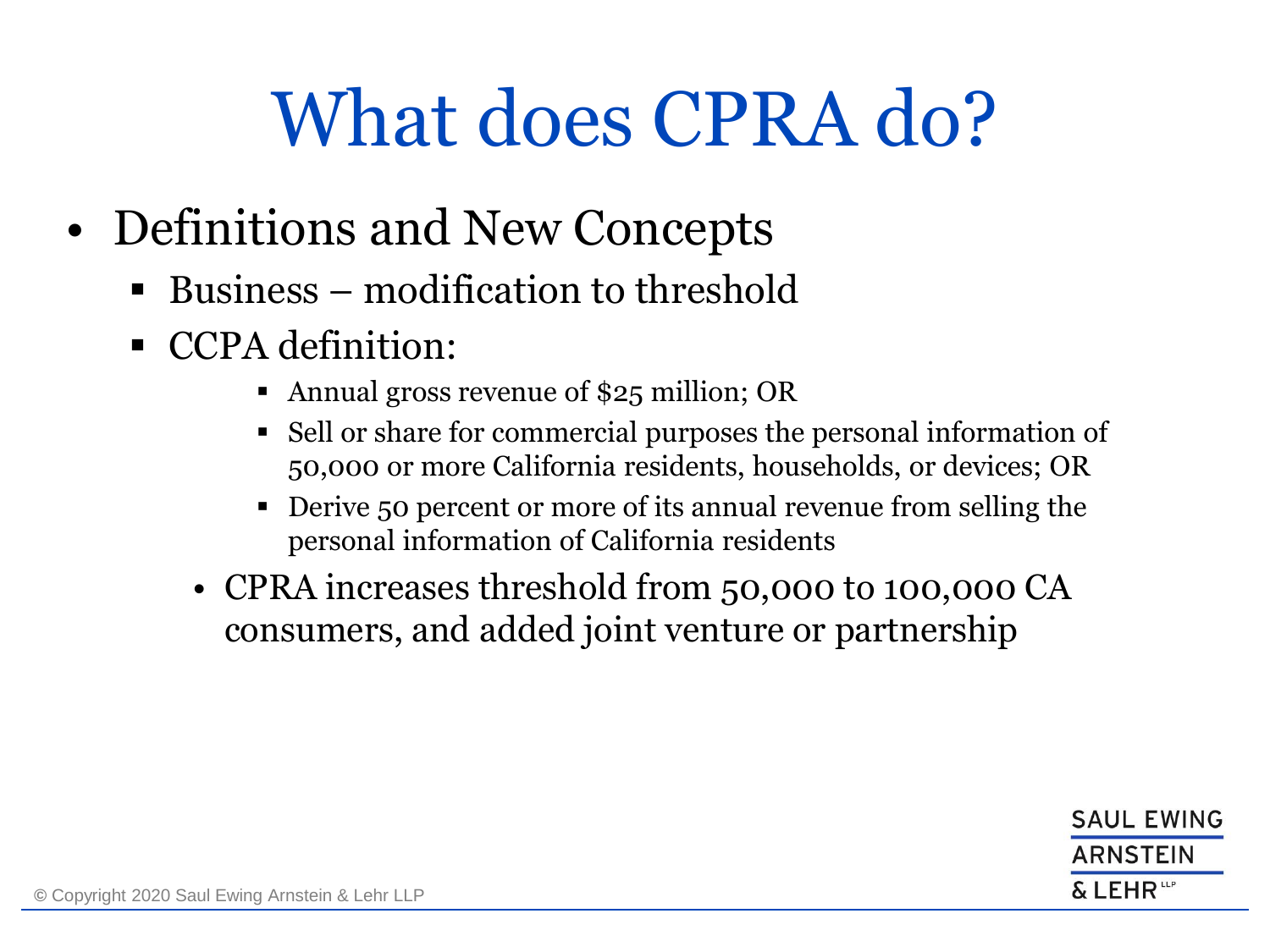- Definitions and New Concepts
	- Business purpose
		- Under CCPA a transfer of personal information is not a "sale" when a business uses or shares with a service provider personal information of a consumer that is **necessary to perform a business purpose** if conditions are met
	- CPRA makes significant changes to the definition of "business purpose" that would affect the activities service providers or contractors would be able to undertake outside the definitions of "sale" or "sharing."

**SAUL EWING ARNSTEIN** & LEHR<sup>te</sup>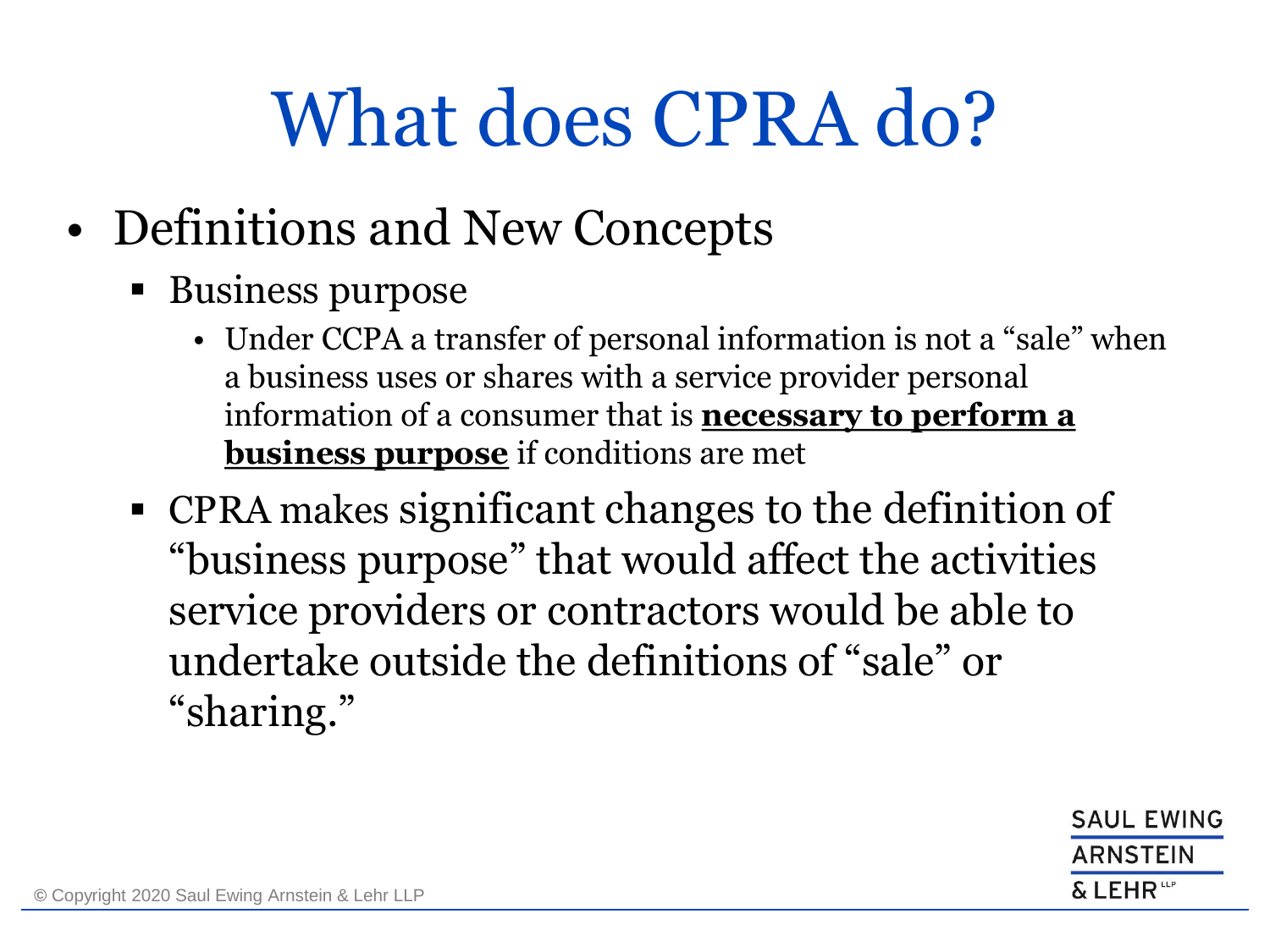- Definitions and New Concepts
	- Precise geolocation
	- Non-personalized advertising
		- *Non-personalized advertising* based on a consumer's current interaction with a business *is a business purpose*.
		- Definition: "advertising and marketing that is based solely on a consumer's personal information derived from the consumer's current interaction with the business, **with the exception of the consumer's precise geolocation**."
	- Precise geolocation
		- "data that is derived from a device and that is used or intended to be used to locate a consumer within a geographic area that is equal to or less than the area of a circle with a radius of one thousand, eight hundred and fifty (1,850) feet, except as prescribed by regulations." **SAUL EWING**

ARNSTEIN

 $\&$  LEHR  $^{\text{\tiny{UP}}}$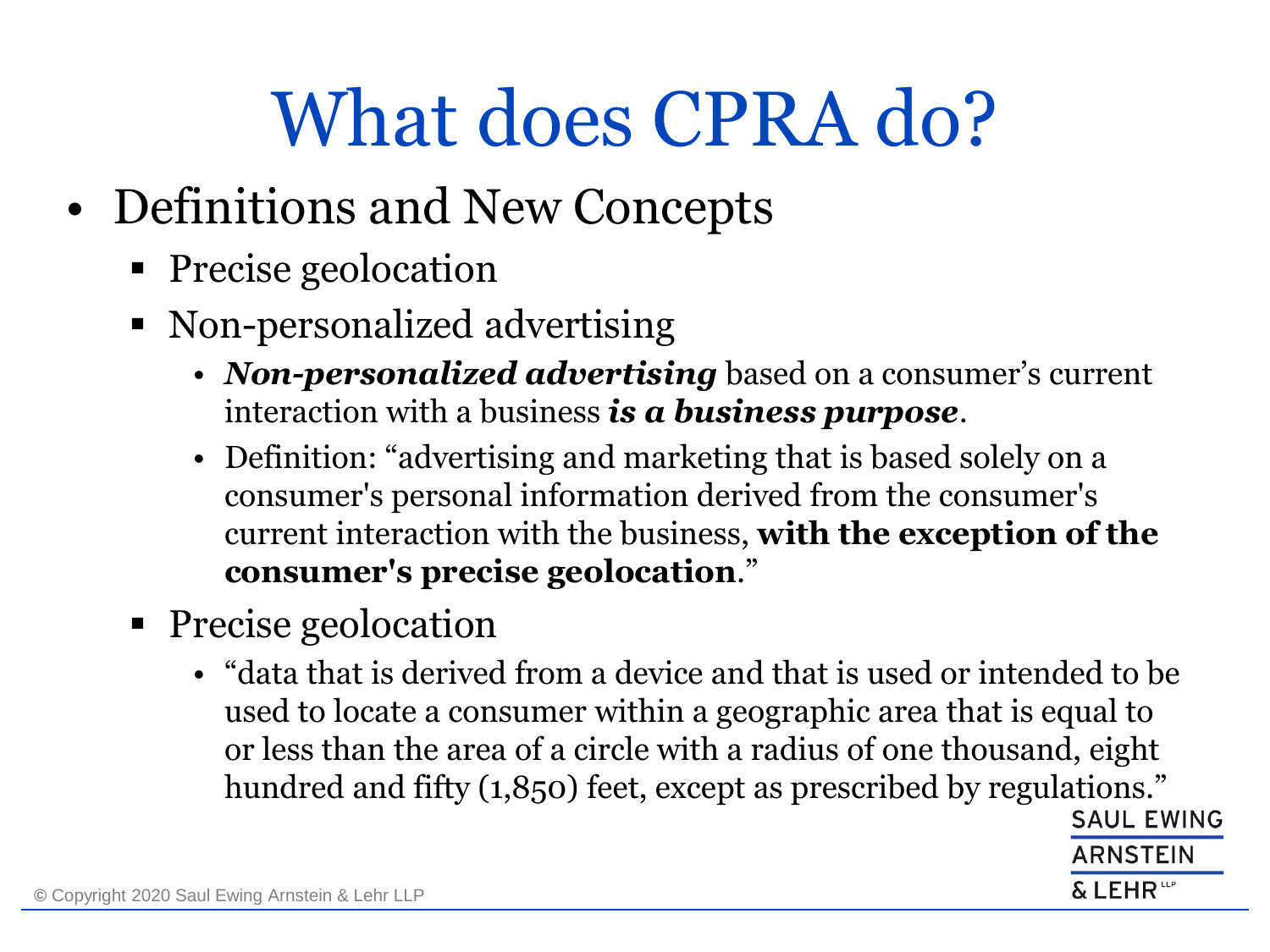- Definitions and New Concepts
	- CPRA makes explicit that "advertising and marketing" services" are business purposes except for crosscontext behavioral advertising
	- "Cross-context behavioral advertising" is a new defined term meaning "the targeting of advertising to a consumer based on the consumer's personal information obtained from the consumer's activity across businesses, distinctly-branded websites, applications, or services, other than the business, distinctly-branded website, application, or service with which the consumer intentionally interacts."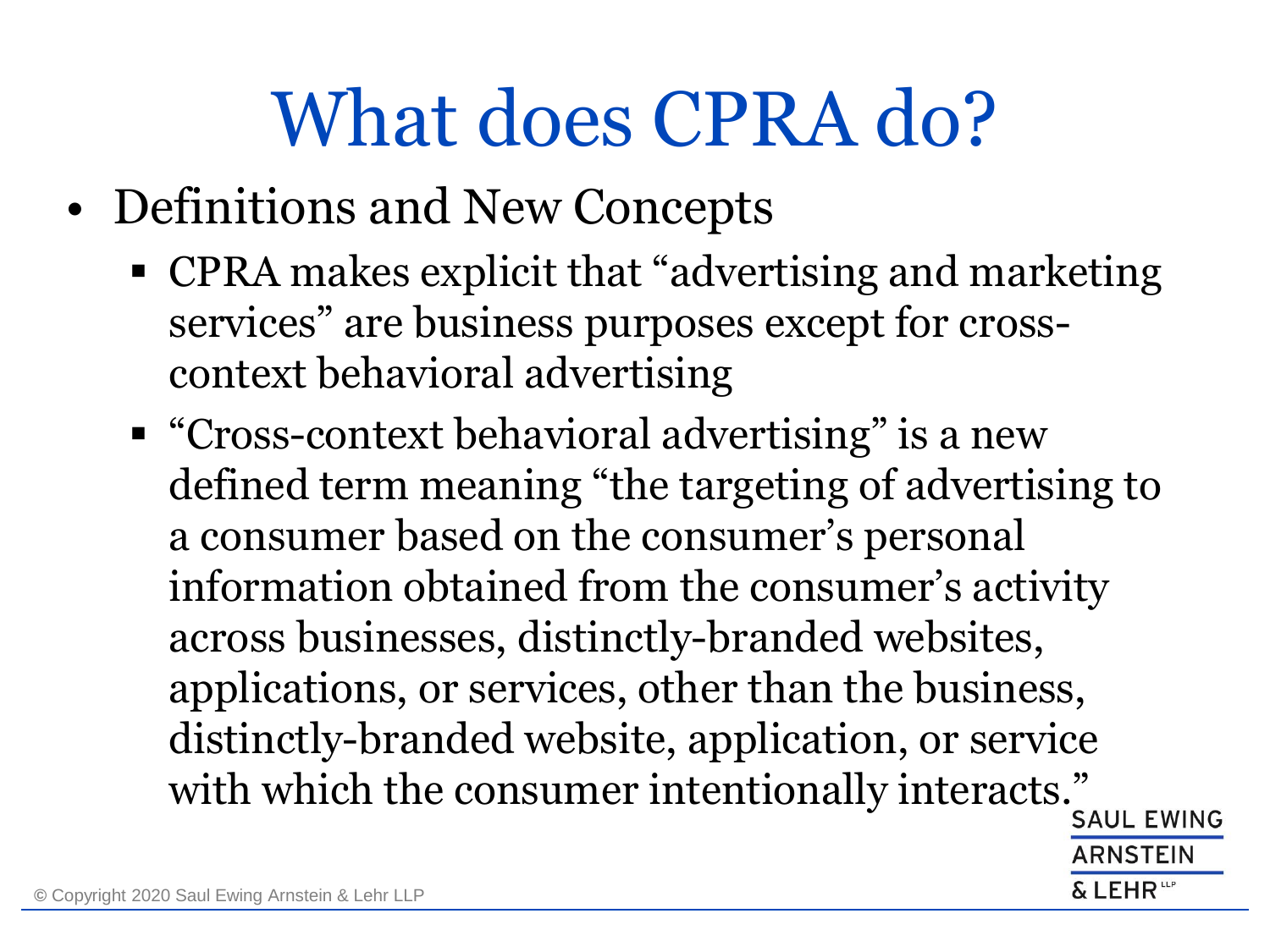- Definitions and New Concepts
	- Sensitive personal information
		- Sensitive personal information includes ID numbers, account details, location data, diversity data, mail content, genetic data, biological data
		- Consumers can opt out of use, not just sale
	- Security and integrity
		- The CPRA creates a requirement for reasonable security measures: "A business that collects a consumer's personal information shall implement reasonable security procedures and practices appropriate to the nature of the personal information to protect the personal Information from unauthorized or illegal access, destruction, use, modification, or disclosure[.]"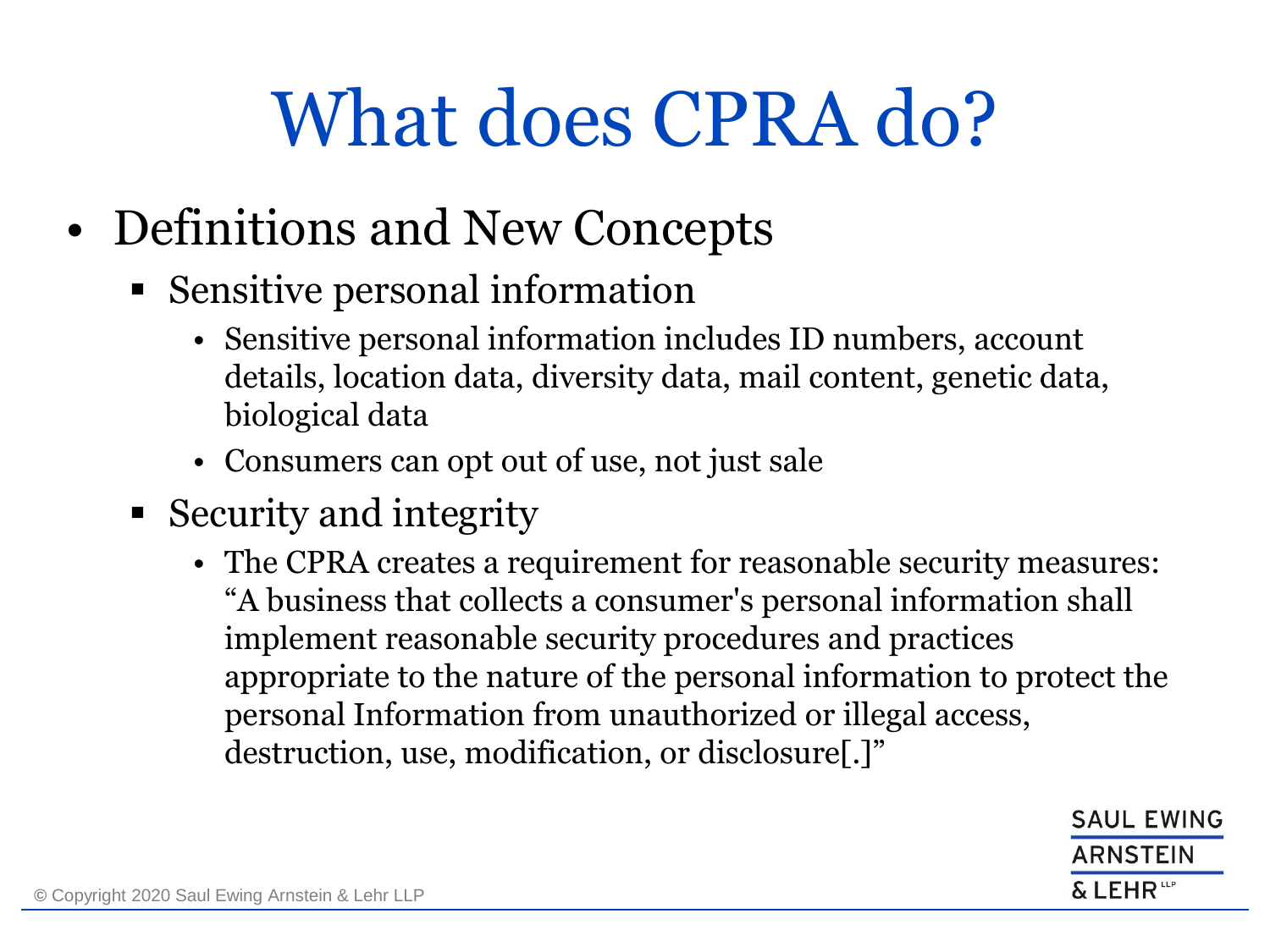# Implementation Timeline

- January 1, 2023 Two year ramp-up before law takes full effect
- The current B2B and employee exemptions in CCPA are extended until January 1, 2023
- Rulemaking timeline
	- July 1, 2021 new California Privacy Protection Agency will begin rulemaking process
	- July 1, 2022 final date for agency to adopt regulations
	- January 1, 2023 fully operative
	- July 1, 2023 enforcement date

**SAUL EWING** RNSTEIN  $\boldsymbol{\delta}$  <code>LEHR</code>  $^{\omega}$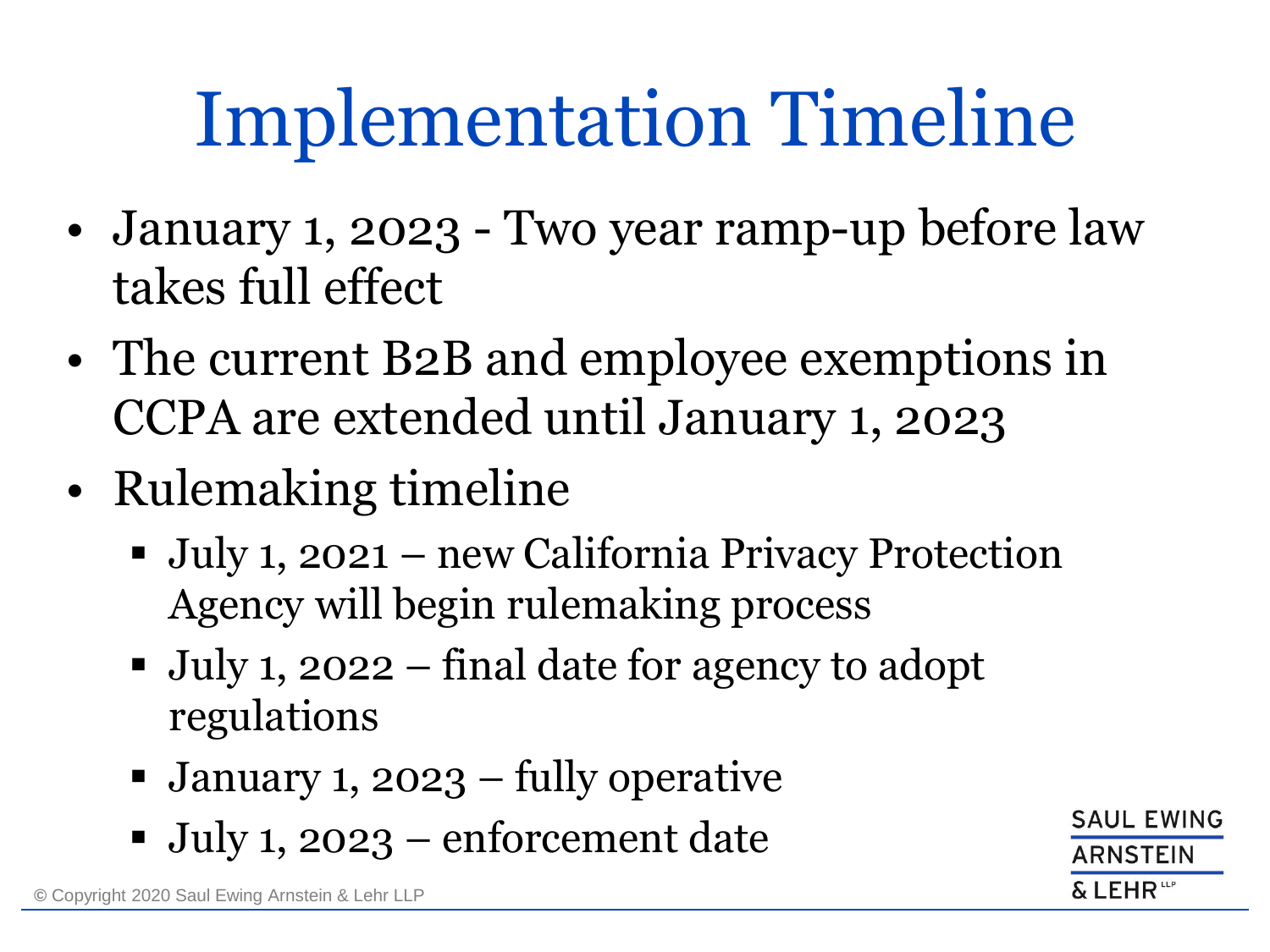# Implementation Planning

- For companies subject to CCPA and CPRA, what's next?
- Key industry considerations
	- **EXA** B2B industries
	- Consumer-data-intensive industries
- Key timing considerations
	- Applicable to data acquired after Jan. 1, 2022

**SAUL EWING** ARNSTEIN FHR<sup>te</sup>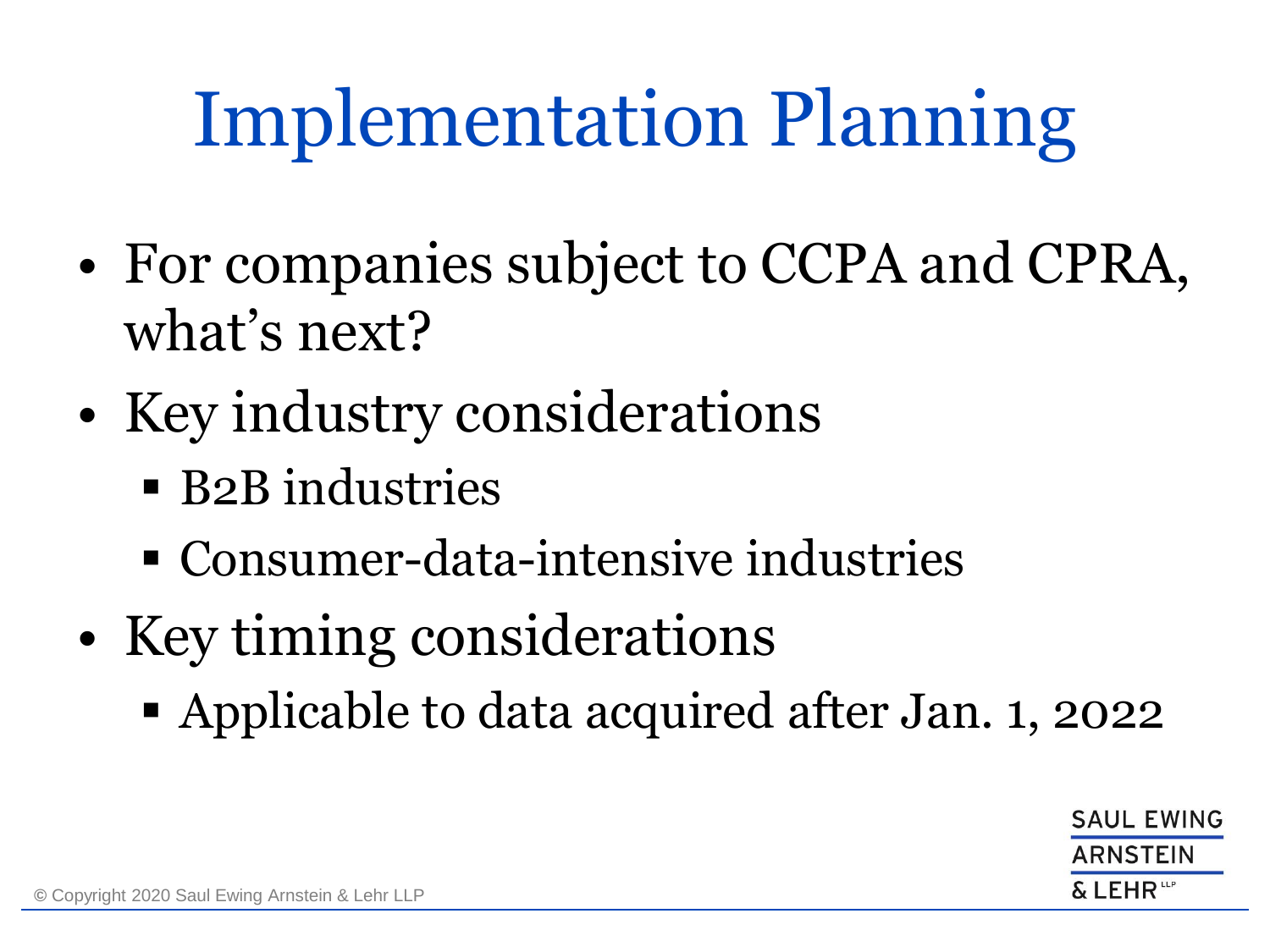# Implementation Planning

- This is a good time to assess:
	- Threshold if not covered by CCPA
	- $\blacksquare$  Sensitive data
	- Data retention practices
	- Security posture
	- Data sharing with digital advertising partners
- This is a good time to update:
	- **Procedures for responding to consumer requests**
	- Website privacy policies and other privacy notices
	- $\blacksquare$  Website links

**SAUL EWING** ARNSTEIN LEHR<sup>t⊮</sup>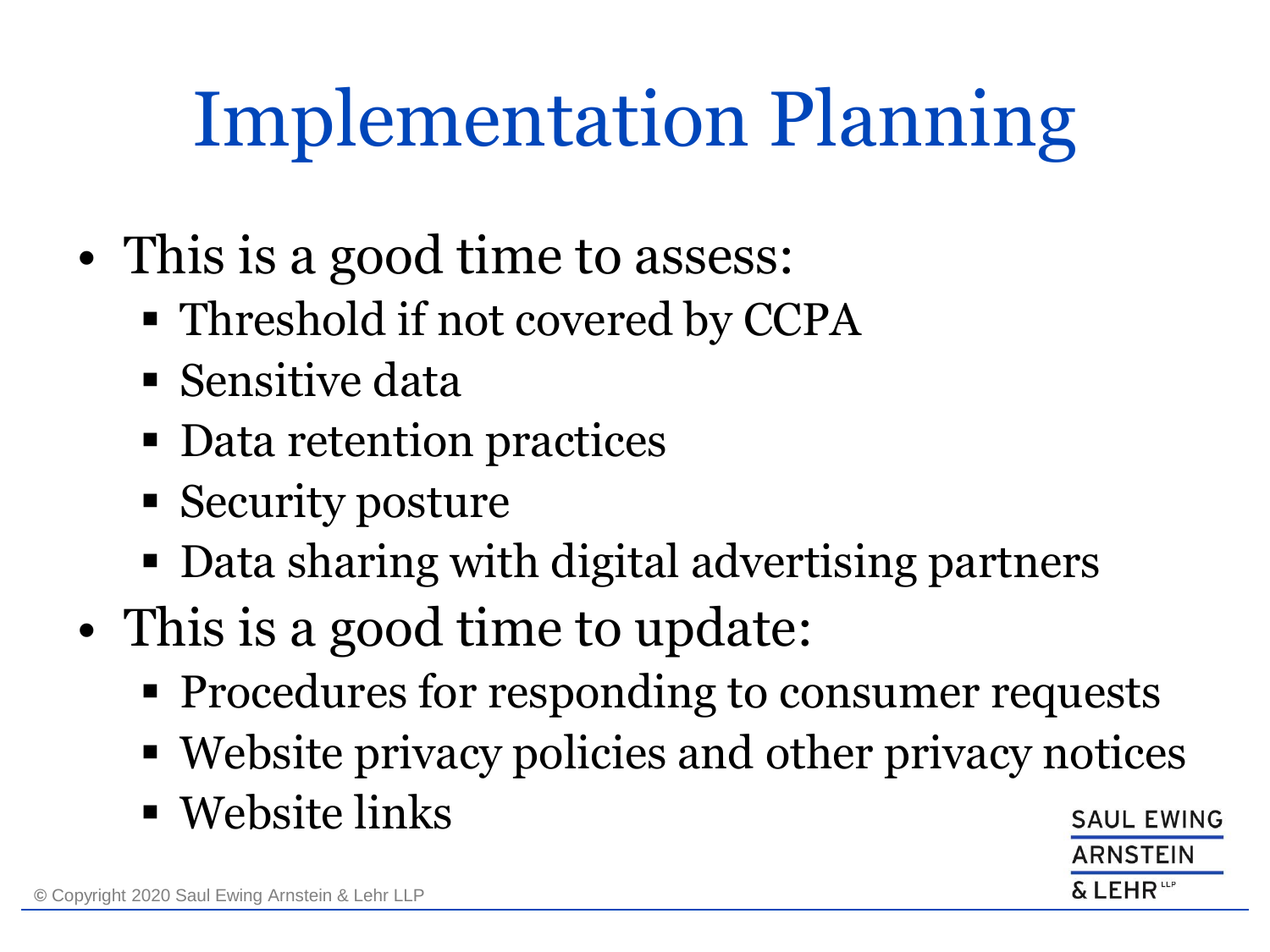## CPRA Summary of Key Provisions

- 1. Sensitive Data
- 2. New Enforcement Agency
- 3. Expanded Breach Liability
- 4. Audits and Risk Assessments
- 5. Automated Decision-Making and Profiling
- 6. Data Correction
- 7. Children's Data
- 8. Data Retention
- 9. Employee Data
- 10. Service Provider/ Contractor/ Third Party

**SAUL EWING** ARNSTEIN & LEHR™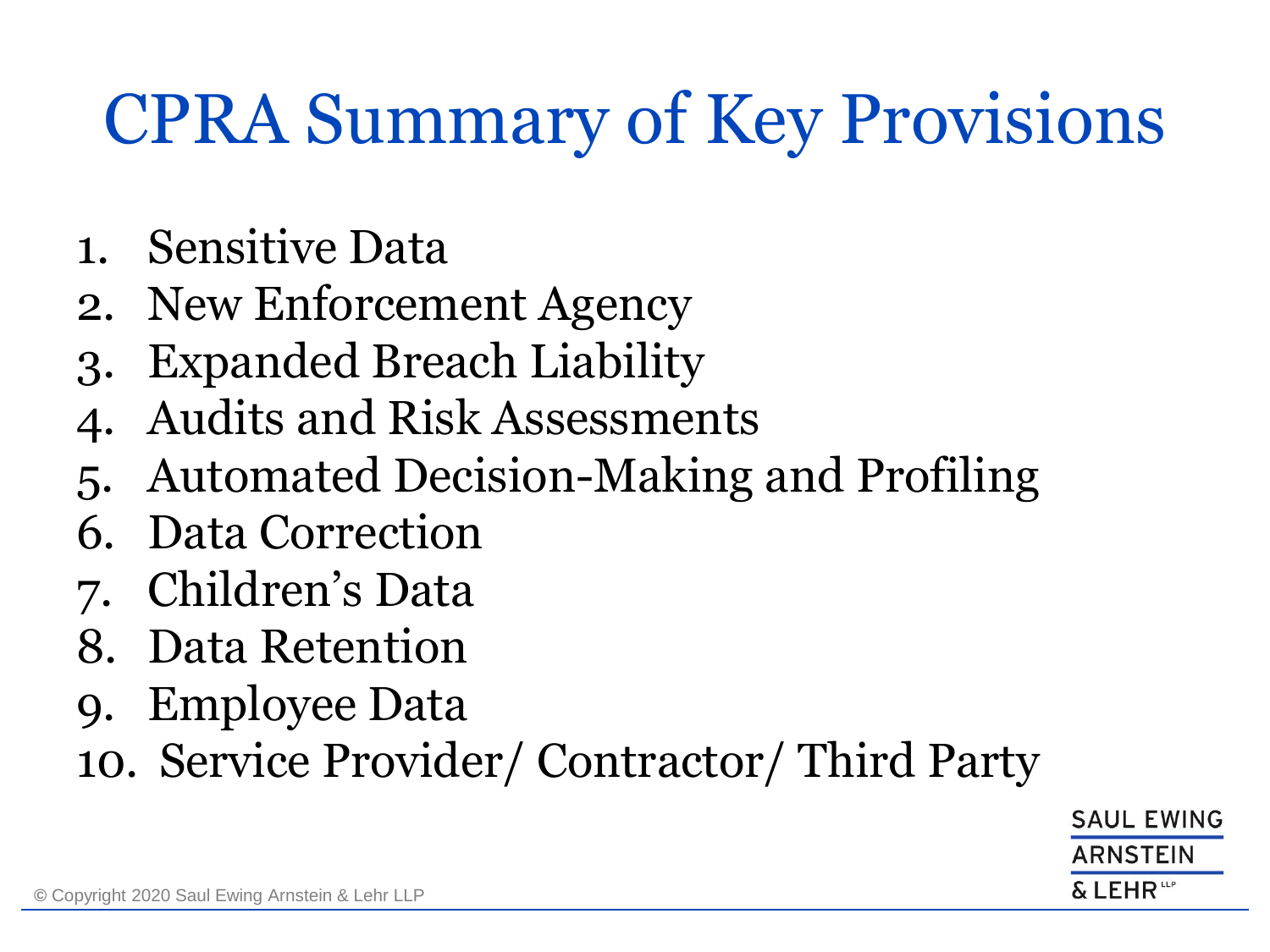### Tackling Real Life Privacy Compliance Challenges - **Strategy**

- Privacy principles approach finding commonality across privacy laws
- Strong regional personnel (North America, EMEA, APAC) with global coordination
- Personnel embedded in business units (full-time committed to privacy/security with privacy certifications) with strategy set by corporate Global Privacy Office
- Strong alliances with primary stakeholders (IS, Info Sec, Data Governance)
- Strong partnerships with other key stakeholder groups:
	- HR
	- Marketing
	- Sales
	- Strategic Development/M&A
	- Legal
	- Compliance/Risk
	- **Finance**
	- **Communications**
	- **Procurement**
- Formation of Data Protection Oversight Committee
- IAPP Sponsorship
- Training and Awareness



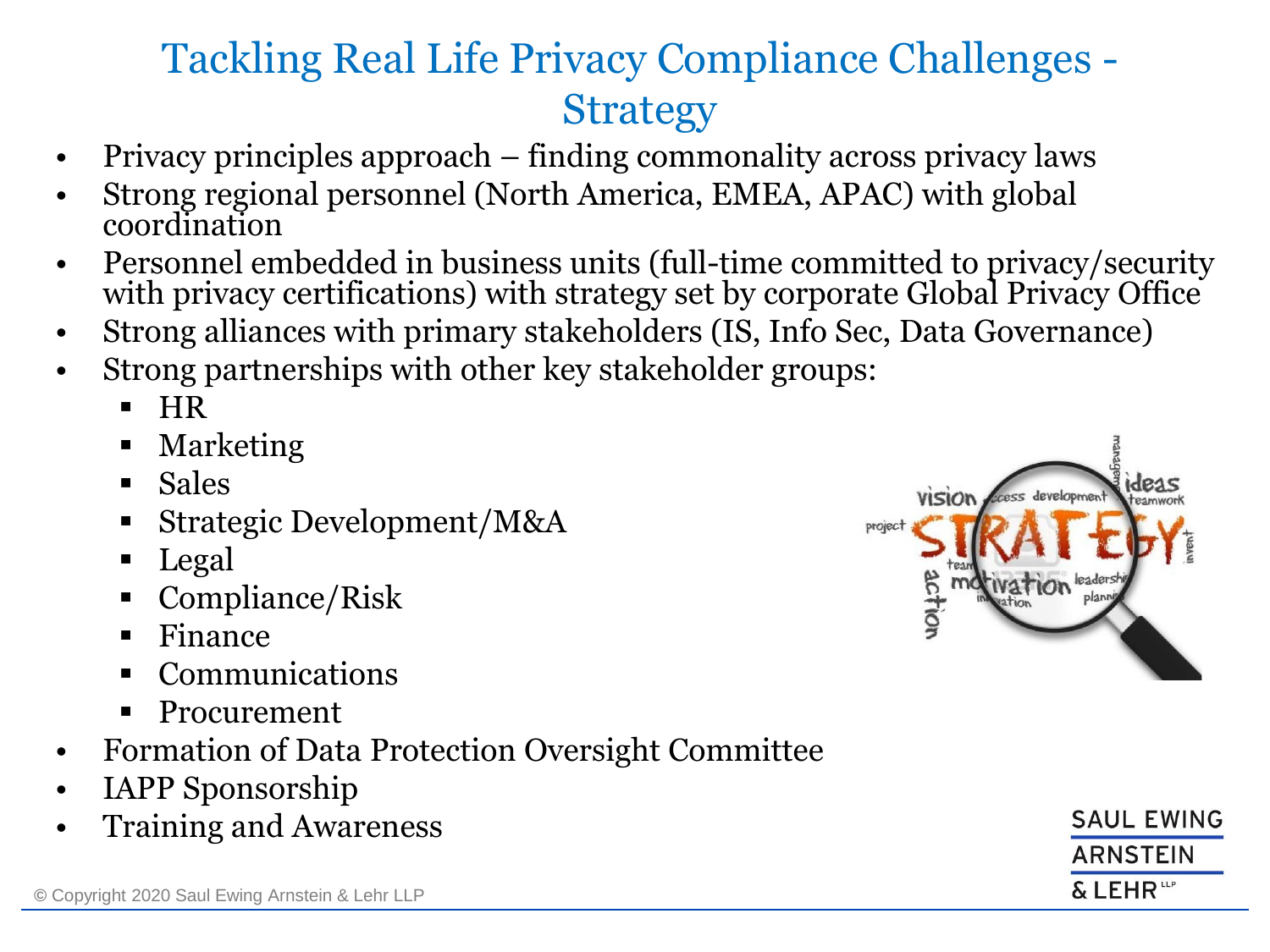### Data Protection Oversight Committee

- **What does it do?**
	- Forum to discuss privacy initiatives and problem solve risks to the business

### • **Who is on it? – Senior Leaders of the following functions:**

- Privacy
- **Information Security**
- Data Governance
- Finance
- Legal
- Risk/Compliance/Insurance
- HR
- IS/IT
- Strategic Development/M&A
- **Sales**
- **Marketing**
- Guests: Business Unit Privacy Analysts (rotated each meeting)
- **How often does it meet?**
	- Monthly initially and once established quarterly to 3 times per year
- **Who sets the agenda?**
	- Agenda set through a pre-meeting between leaders of Privacy, Info Sec, and the Privacy and Protection Team within IS

**©** Copyright 2020 Saul Ewing Arnstein & Lehr LLP



**SAUL EWING** 

**ARNSTEIN** 

& LEHR<sup>ttp</sup>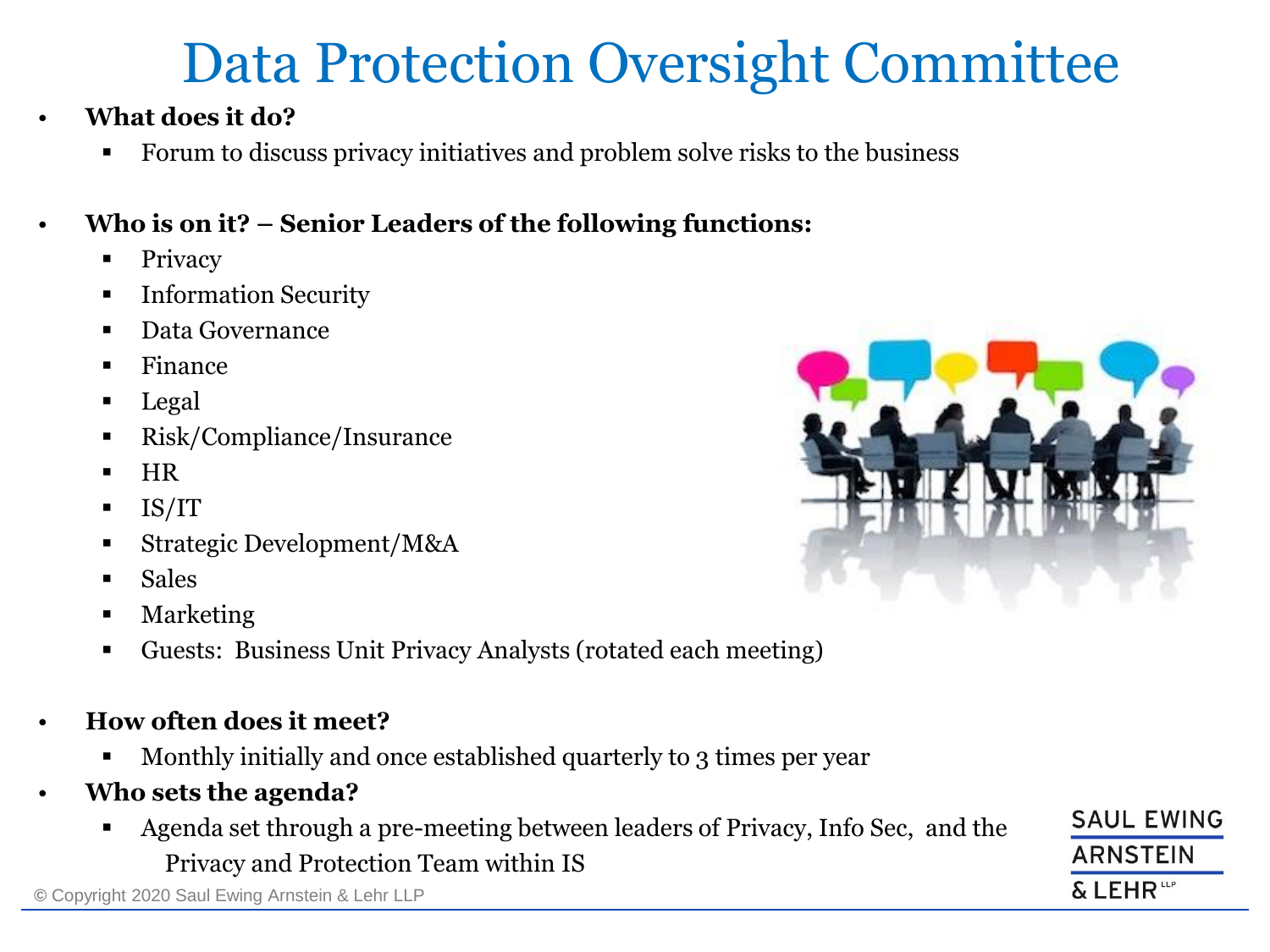## Key Roles to Support Global Privacy Office

In addition to the privacy practitioners in the Global Privacy Office, it is helpful to have IS or some other department devote personnel resources in the following roles to assist and support the Global Privacy Office:

❑ **Privacy Architect (to help with Privacy by Design)**

- ❑ **Records Retention/Records Manager (to help with records retention/data minimization issues)**
- ❑ **Strategic Change Management (to assist with behavior/process change)**
- ❑ **Business Process Analysts (to study current state and identify gaps)**
- ❑ **IS Product Owners (to be responsible for technology the Privacy Office may adopt)**
- ❑ **IS Project Managers (to manage the various IS initiatives tied to Privacy)**



**SAUL EWING ARNSTEIN**  $\&$  LEHR<sup>to</sup>

**©** Copyright 2020 Saul Ewing Arnstein & Lehr LLP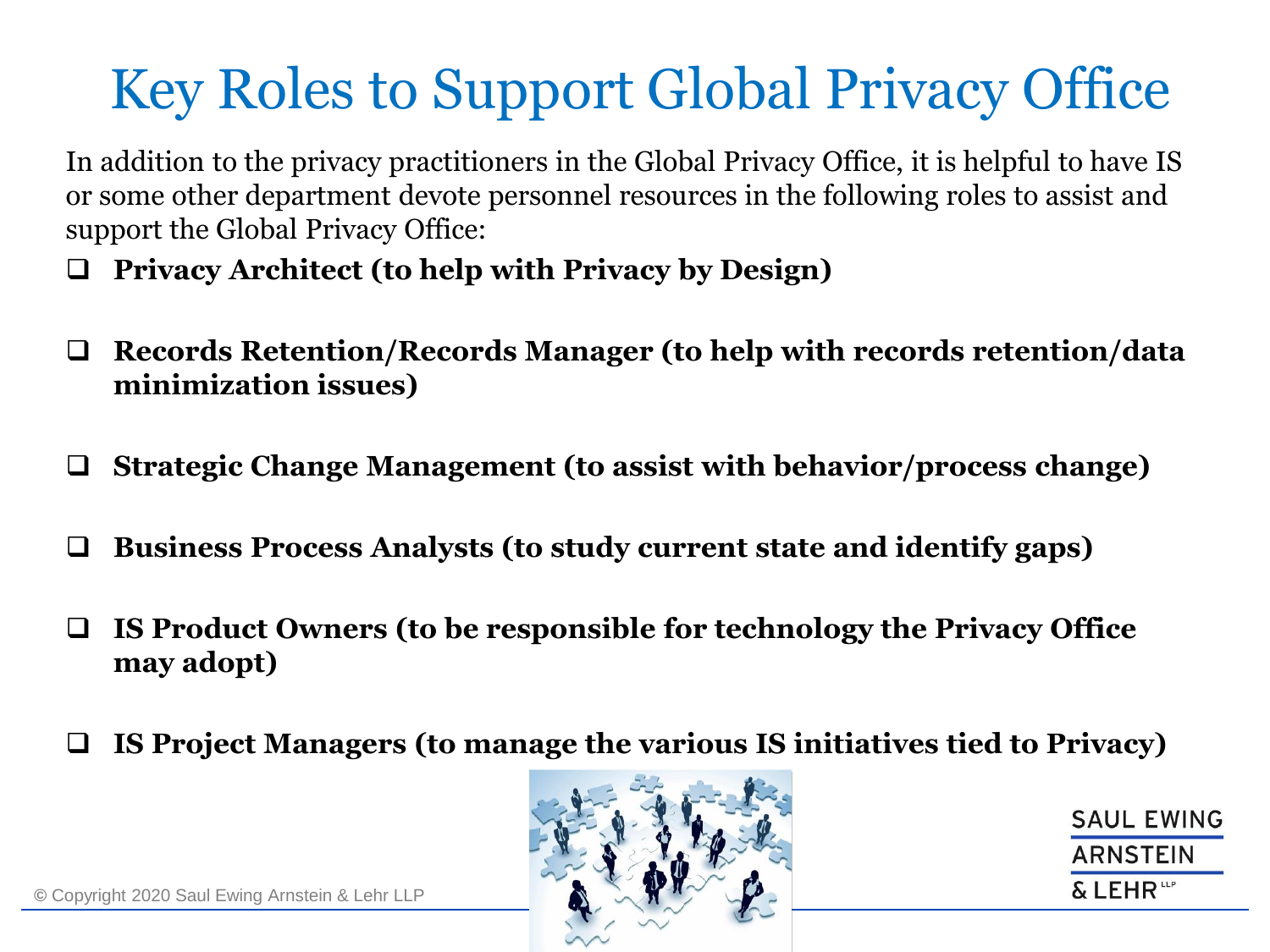## Privacy Liaisons/Champions/Ambassadors

#### • **Who are they?**

- Employees who support the Privacy Office and other privacy functions to help drive safe and effective privacy practices.
- They have another full-time role but are willing to devote a reasonable time commitment to help support the Privacy Office.

#### • **What do they do?**

- $\checkmark$  Develop a level of understanding of privacy issues that is higher than the average employee.
- $\checkmark$  Understand their department's business activities and how personal data is involved with them.
- $\checkmark$  Receive communications from the Privacy Office related to Privacy Office initiatives and help disseminate and support this information with their teams.
- $\checkmark$  Refer privacy-related questions or concerns to the appropriate personnel at the Privacy Office as necessary.
- $\checkmark$  Be educated on how to report a privacy incident and assist members of their team, as needed, to report privacy incidents.

#### • **How does the Privacy Office support them?**

- By assigning additional online trainings or other trainings and sending pertinent articles or other reading materials.
- Providing access to the company's online privacy research tools.

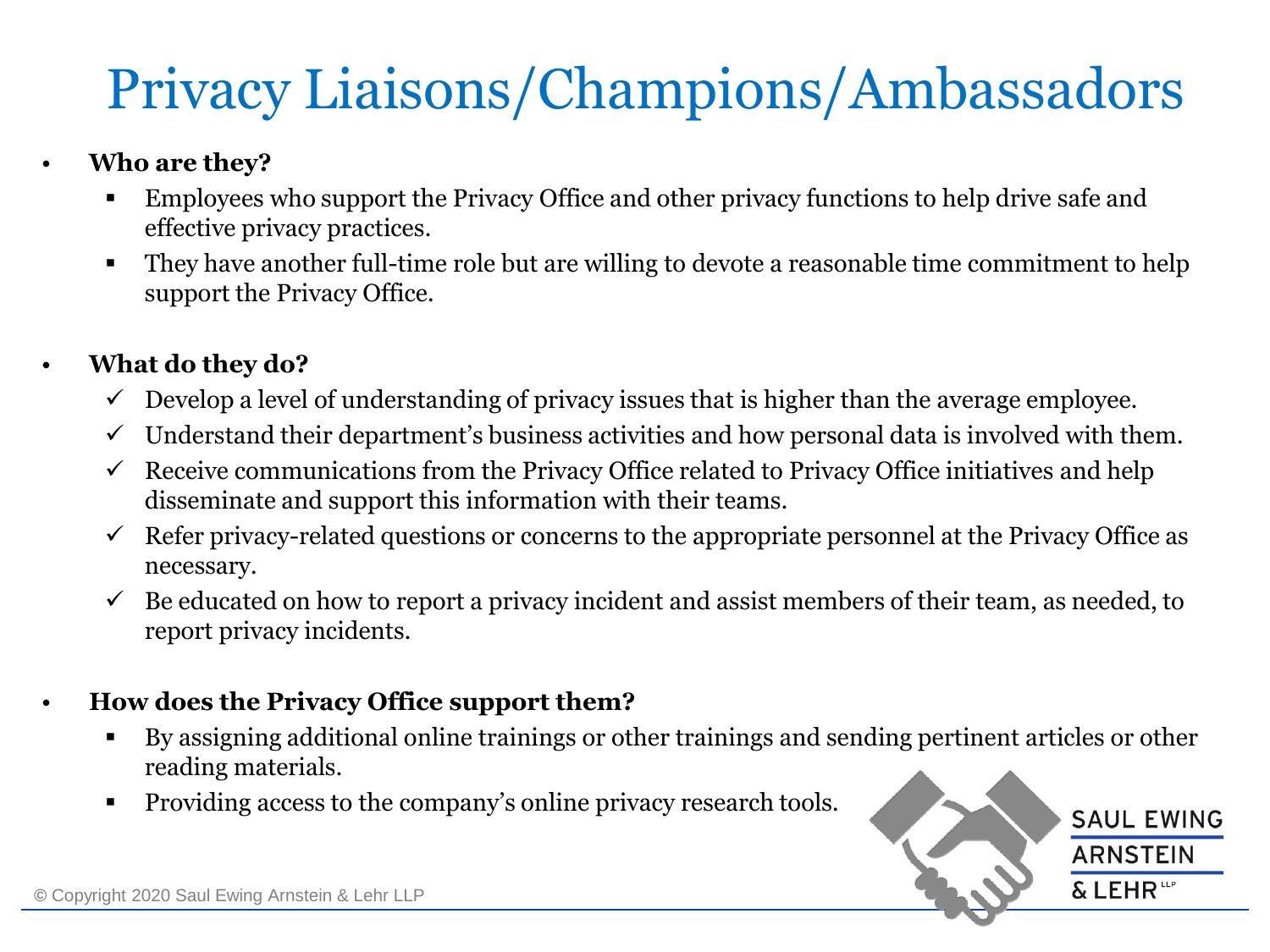### Top Ten Data Protection Readiness Initiatives

- ❑ Understanding our Data Data Mapping/Data Inventory
- ❑ Data Breach Reporting/Incident Response
- Data Protection Contract Language Customers and Suppliers
- ❑ Training and Awareness/Appointment of DPO (where required)
- ❑ Data Subject Rights
- ❑ Data Transfers (not a concern under CPRA)
- ❑ Data Minimization
- ❑ Information Security
- ❑ Privacy in Day-to-Day Operations/Privacy by Design/DPIAs and PIAs
- ❑ Privacy Notices